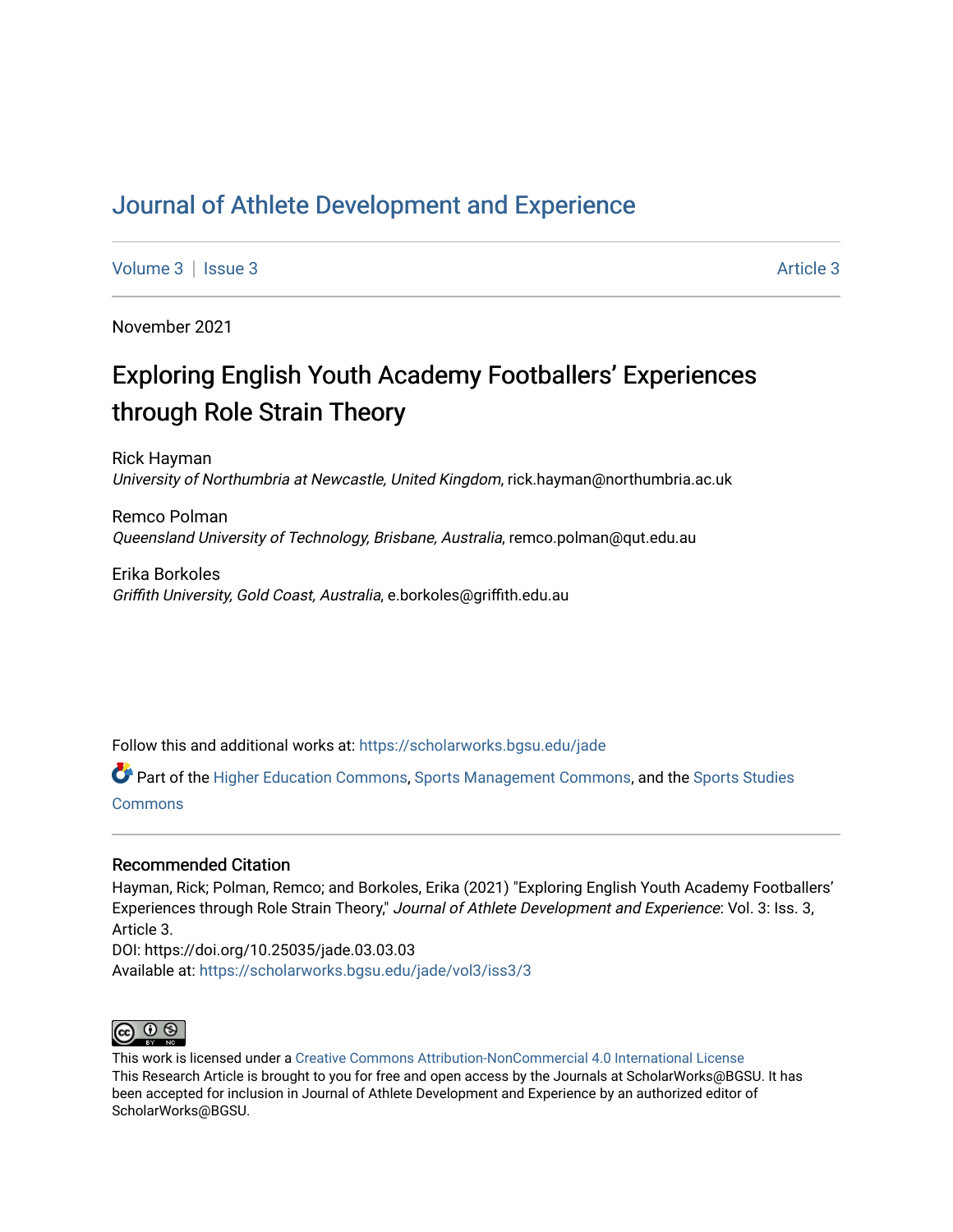# Exploring English Youth Academy Footballers' Experiences through Role Strain Theory

# Cover Page Footnote

The authors wish to thank all consenting participants for their insights and the academy manager and coaches for their time and hospitality throughout the data collection period.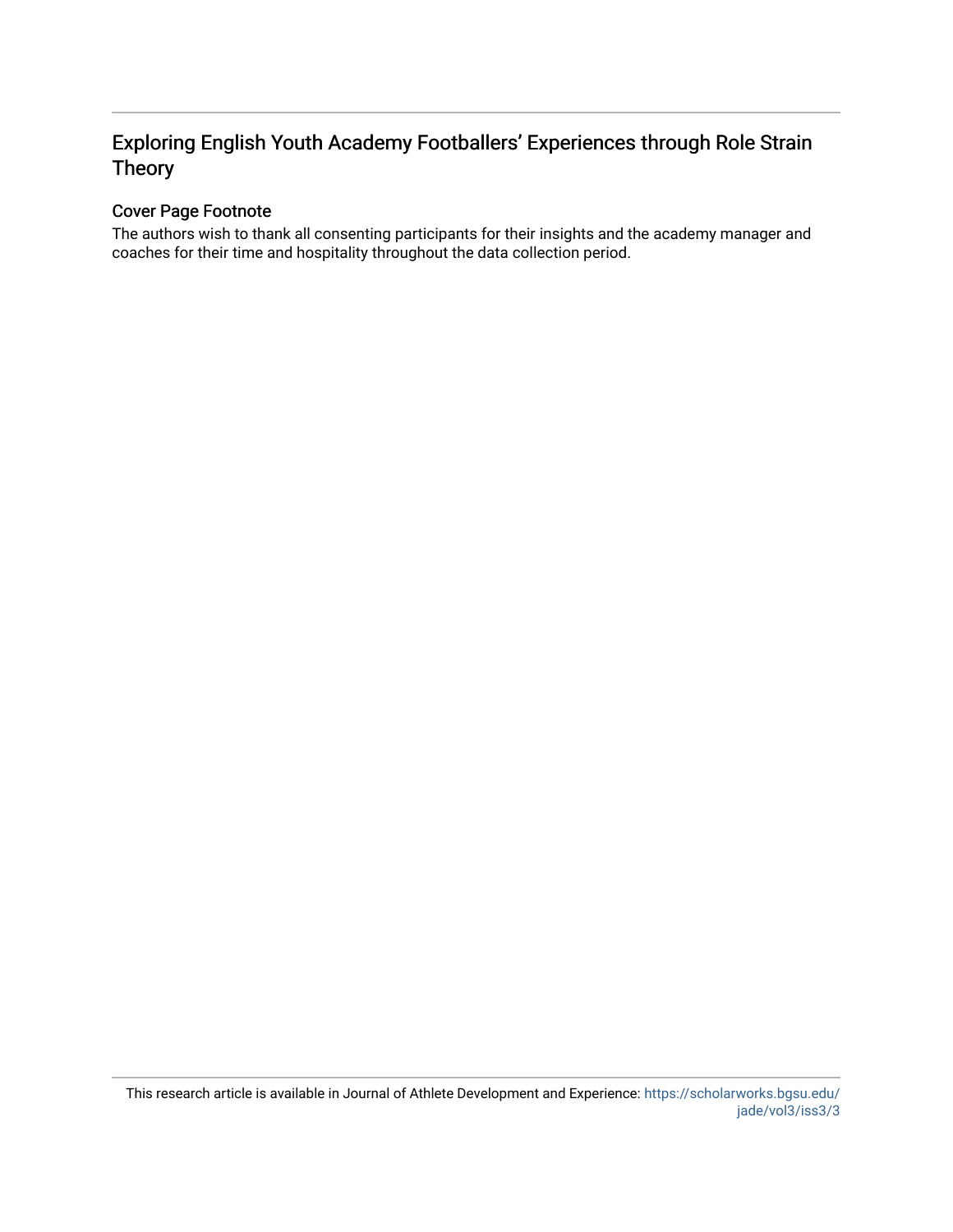









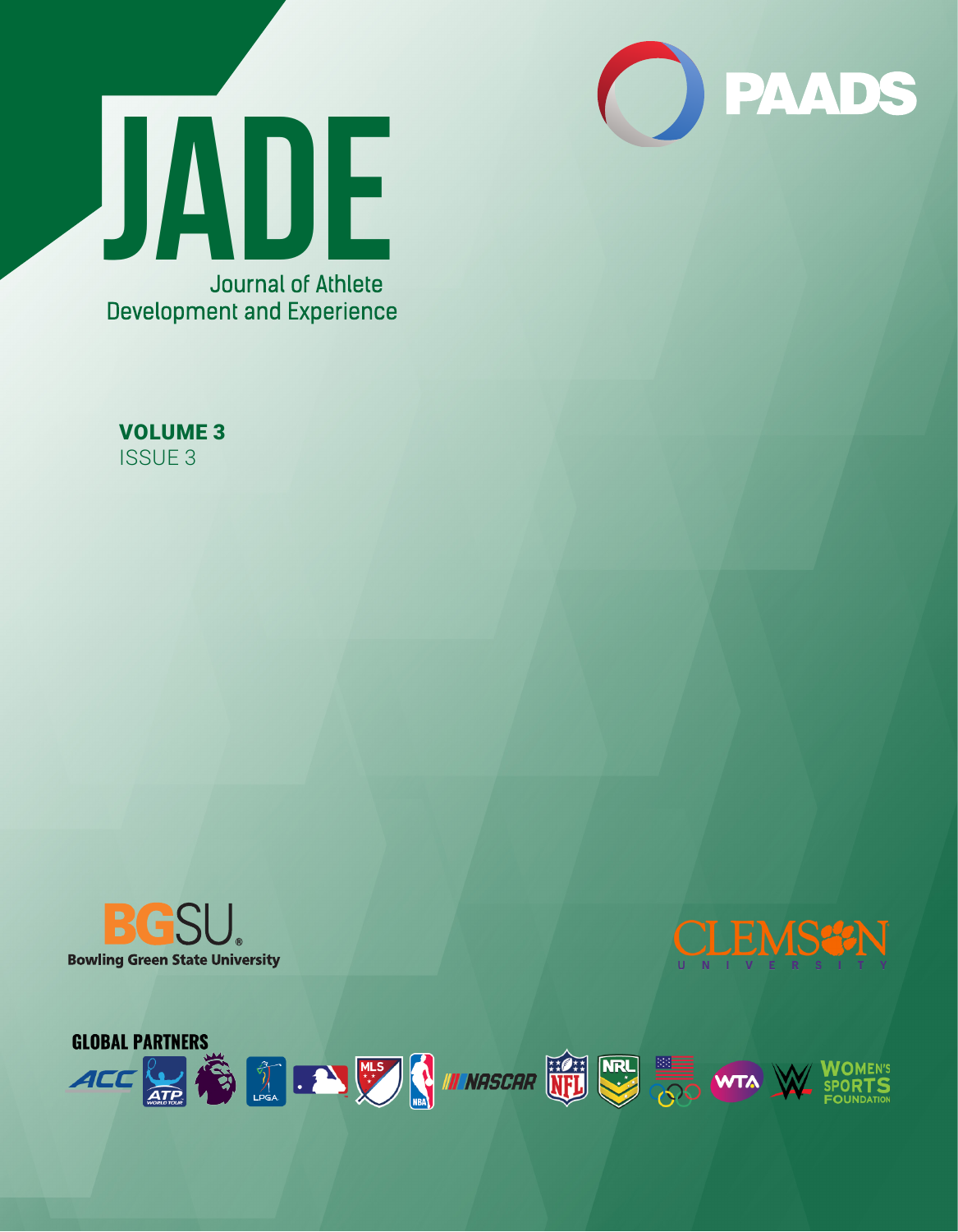**Bowling Green State University -** https://scholarworks.bgsu.edu/jade/

# **Exploring English Youth Academy Footballers' Experiences through Role Strain Theory**

**Rick Hayman** Northumbria University

**Remco Polman** Queensland University of Technology **Erika Borkoles** Griffith University

Hayman (*rick.hayman@northumbria.ac.uk*) is corresponding author.

# **Abstract**

Throughout adolescence and early adulthood, talented athletes must dedicate increasing personal resources to their sport. Recent empirical research found that applying Role Strain Theory (RST) was useful to contextualize the combined experiences of international junior golfers, acrobats, gymnasts, and Australian rules footballers and how they coped with the competing role demands of sport and education. Findings demonstrated how role strain (RS) severity and regularity fluctuated during their youth careers but subsided during the later teenage years. Surprisingly, limited research exploring how youth academy footballers simultaneously combine sport, education, and social demands exists. This study determined the extent to which RS was experienced by six highperforming male youth footballers who each had between four and five consecutive years' experience within the foundation and youth development stage squads at an English professional football academy. Implications for most effectively supporting elite-level youth players during crucial developmental and transitional career stages are provided.

*Keywords: academy football, adolescence, role strain theory, transitions*

Recent contributions to the sport talent development literature have focussed heavily on capturing athletes' experiences whilst they seek to transition from non-elite to elite performance levels (Stambulova & Ryba, 2014). Much of this research has concentrated on the athlete 'dual-careers' phenomenon, defined by Geraniosova and Ronkainen (2014, p. 53) as "the challenge of combining a sports career with education or work." Historically, this body of work has been explored theoretically through the Holistic Athlete Career Model (HACM; Wylleman et al., 2011). Informed by applied studies across multiple sports with athletes of varying ages and abilities, this model is internationally acknowledged within the literature and summarises what physical, psychological, psychosocial, financial, and academic demands athletes are likely to encounter during their sports careers. Some key findings to emerge are that junior athletes need sufficient time and resources made available in order to balance sport training and competition demands with other life roles, such as friendships, school, paid and voluntary work, plus other sport and

leisure interests.

An adequate sport-life balance allows the athlete to encounter good quality of life, well-being, and healthy adolescent development, as well as making them less prone to high stress levels, burnout, social isolation, athletic identity foreclosure, or dropout (e.g., Gray & Polman, 2004; Stambulova et al., 2012; Stambulova et al., 2015). Role Strain Theory (RST), defined as a "felt difficulty in fulfilling role obligations," (Goode, 1960, p. 483) can occur in each role a person performs (Hecht, 2001). Previous RST research has been applied to examine school students' performance and well-being (e.g., De Bruyn, 2005; Fenzel, 2000), strain in dual careers (e.g., Nordenmark, 2004; Pitney et al., 2008), and more recently to strains experienced by adolescent athletes (e.g., Van Rens et al., 2016).

Goode (1960, p. 483) defined role strain (RS) "as a sequence of role bargains, and as a continuing process of selection among alternative role behav-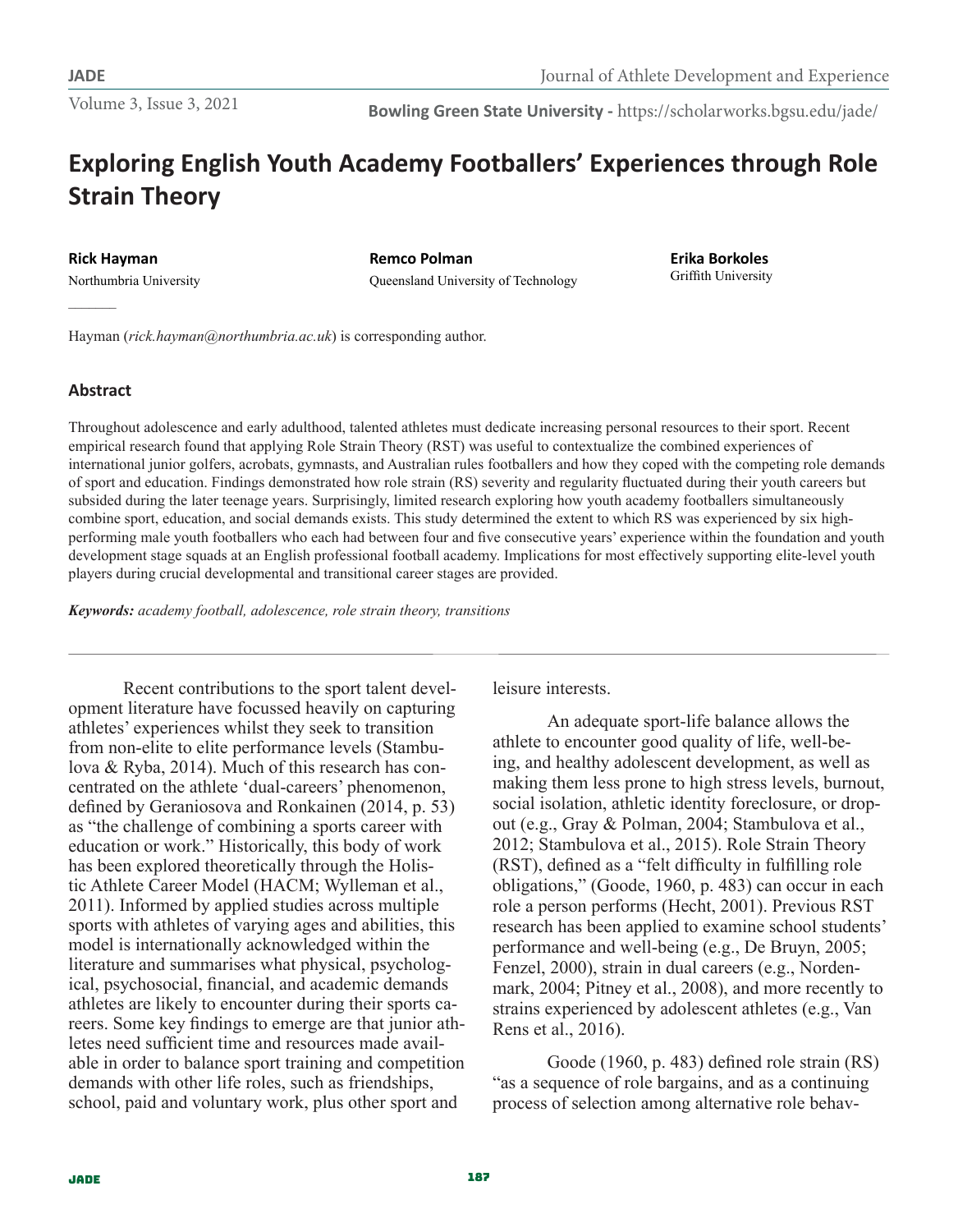**Bowling Green State University -** https://scholarworks.bgsu.edu/jade/

iors, in which each individual seeks to reduce his role strain." RST, in this respect, focuses on four interrelated stressors: overload, conflict, underload, and ambiguity arising from life role demands (Fenzel, 1989; Holt, 1982). The study by Spencer-Dawe (2005) found combining single-parenting with employment to be a significant source of role strain for lone mothers, particularly when they worked long and inconvenient hours or held demanding positions. Earlier work by Fenzel (1992; 2000) provided further evidence of how RS can be experienced by young adolescents when transitioning from primary to secondary school, with consequent reductions in their self-esteem, selfworth, and academic achievement.

RST seems particularly relevant for examining the strains experienced by adolescents who combine high-level sport and education. Previous research has examined the consequences of pursuing dual careers and identified strains in educational settings as well as some of the psychological consequences (e.g., life satisfaction, self-esteem). When applying RST principles within the context of a high-performing adolescent athlete's daily life, overload occurs when demands exceed personal resources. This can occur within one role (e.g., mental and physical abilities; Fenzel, 1989) or between roles (e.g., time; Hecht, 2001). It can involve participating regularly in several sports all at once, which can leave limited or insufficient time to see friends and/or complete schoolwork (Van Rens et al., 2016). Conflict happens when disagreement occurs between what an individual intends to do, and the demands or expectations imposed by the system and/or others. An example would be contrasting athlete and coach beliefs toward prescribed training load and frequency (Van Rens et al., 2016). The underload element of RST emphasizes a perceived underutilization of an individual's capabilities and lack of challenge, including competing in lower-level competition (Hayman, et al., 2019). The final RST concept is role ambiguity and refers to limited understanding or clarity of one's responsibilities, such as the mixed messages presented to young athletes about the different priorities in their sport, school, or social life (Van Rens et al., 2018).

Recent research has enabled RST to become an alternative theory through which to explain the

experiences of junior international australian rules footballers (AFL), gymnasts, golfers, and acrobats as they sought to progress their sports careers to the next stage. The study by Van Rens et al., (2016) was the first to move beyond the HACM framework to explore stressors associated with youth athletes' development. The RS experiences of 20 elite youth AFL players (aged 13-17) were investigated and interpreted utilizing RST. All participants regularly encountered multiple instances of role ambiguity, role overload, and role conflict as they pursued their ambition of transitioning to elite senior performance levels. Van Rens et al., (2018) provided further conceptual additions to the literature in finding total life satisfaction of 112 junior elite AFL players to be negatively associated with all four RST components.

In more recent work, Hayman et al., (2019) applied RST to capture the experiences of eight high-performing English junior male golfers who all had combined multiple sport, social, and educational role commitments during their adolescence. All encountered manageable but persistent RS during childhood. As they became teenagers, however, RS severity and regularity increased incrementally until aged between 15 and 16 years. It was at this point in their careers when they gained significant experience of playing and succeeding at national-level youth golf events that their approach to golf became progressively more strategic and considered. With full support from parents, extended family, and close friends, they all chose to specialize in golf, the consequences of which was a significant reduction in RS frequency and intensity.

Hayman and colleagues (2020) also explored the transitional experiences of world-class English junior acrobats through the lens of RST. During childhood, low-level but chronic RS was encountered, enabling positive acrobatic development, life satisfaction, physical and mental well-being, and educational progress. All reported how RS severity and regularity fluctuated intermittently during late childhood due to increased training, competition schedules, and inability to meet family commitments. Early acrobatics specialization plus supportive parents, teachers, and coaches at all career stages proved key in regulating RS levels during early teenage years and beyond.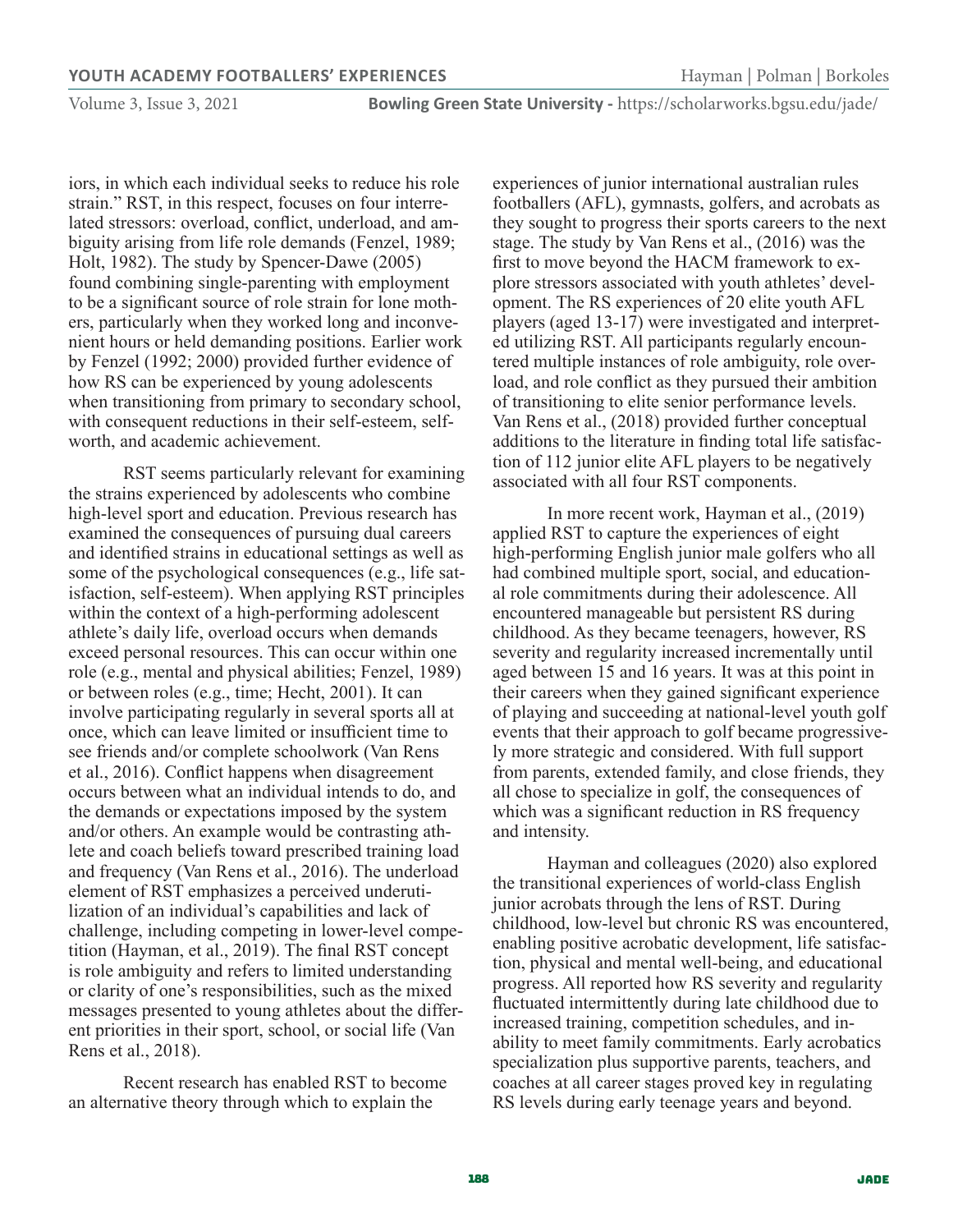**Bowling Green State University -** https://scholarworks.bgsu.edu/jade/

Finally, Van Rens et al. (2016) developed and validated the Role Strain Questionnaire for Junior Athletes (RSQ-JA). This resulted in a five-factor model (overload in school; overload in sport and between roles; between-role conflict; underload; ambiguity). The shared variance between the five factors in this study ranged between 0.004 and 42%, indicating some interrelatedness among factors.

With the primary aim to improve the quality and quantity of home-grown players produced by English professional football clubs, the Elite Player Performance Plan (EPPP) is a long-term youth development strategy introduced in 2012 by the Premier League (Noon et al., 2015; The Premier League, 2011). The plan stipulates academy registered players must undertake intensive training (four to five times per week) and competition (once per week) schedules throughout the season. It is categorized into three stages: Foundation (Under-9 to Under-11), Youth Development (Under-12 to Under-16), and Professional Development (Under-17 to Under-23). However, the approach has received strong media criticism for its failure to sufficiently support the holistic development of young players within the system and for neglecting their physical (susceptibility to burnout and injury) and psychological (identity foreclosure) welfare (e.g., Calvin, 2018; Noon et al., 2015; Rongen et al., 2018).

# **Aims and Purpose**

This study is timely, as creating further empirical evidence informing how to best retain and develop future generations of elite male footballers is a strategic priority for professional teams and national organizations globally. But surprisingly, limited research of this nature specific to the football context exists. This especially is the case for high-performing youth players positioned within English professional youth academy settings. Extending upon the work of Van Rens et al., (2016; 2018) and Hayman et al.. (2019; 2020), the primary aim of this qualitative study was to apply RST for the first time to explain male youth academy footballers' experiences of combining sport, education, and social role demands over a period of four to five years.

# **Method**

# **Participants**

The sample comprised six male academy footballers (mean age  $= 14.7$  years) within the Youth Development Stage (Under-12 to Under-16) from an English category one professional football club academy. Helsen et al., (1998) defined expert sports performers as those who compete at international and/or national levels. In this study, the term "high performing youth footballer" was used to categorize participants aged 14 or 15, who all had four and five consecutive years' experience of undertaking full-time academy football training and competition demands. Once institutional ethical clearance was granted, face-to-face debriefs addressing the study aims, objectives, and procedures to follow were completed. All participants were aged under 18, so parental consent permitting their child's involvement was obtained in all instances.

# **Table 1**

*Participant Information Summary*

| Participant    | Age<br>(years) | Academy<br>Entry<br>Age<br>(years) | Consecutive<br>Years<br>Academy<br>Experience |
|----------------|----------------|------------------------------------|-----------------------------------------------|
| 1              | 15             | 10                                 | 5                                             |
| $\overline{2}$ | 15             | 10                                 | 5                                             |
| 3              | 15             | 11                                 | 4                                             |
| $\overline{4}$ | 15             | 11                                 | 4                                             |
| 5              | 14             | 10                                 | 4                                             |
| 6              | 15             | 11                                 | 4                                             |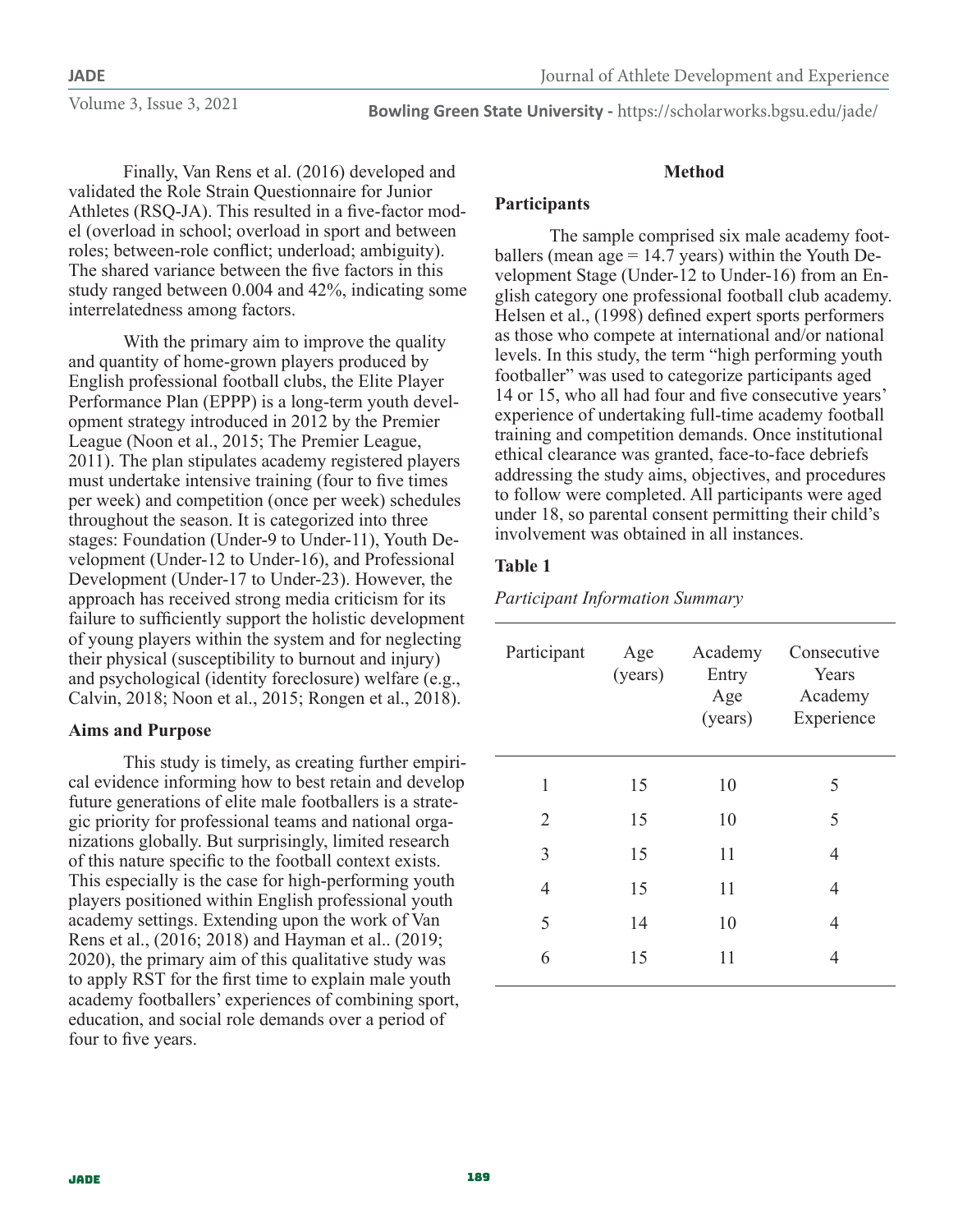### **Procedure**

Consenting participants were informed how they could withdraw from the study at any time without providing any reasons for doing so and were assigned numerical pseudonyms to protect anonymity. The proposed interview schedule was pilot tested by two male county-level footballers, both aged 15 years, which confirmed an approximate duration of 45 minutes. Each interview was recorded and undertaken at a convenient time, date, and location for participants. In each case, this was within a safe, private, and comfortable room located within the academy grounds. When undertaking qualitative research, the interviewer must build rapport and trust with the interviewees. In this particular case, the lead author was previously an elite junior athlete, which he used to aid the process of establishing a positive and empathetic bond with participants (Patton, 2014).

To ensure participants felt relaxed and at ease to share personal and sensitive information, each interview started with an informal discussion focusing on how they first became involved in football (Rapley, 2004). The interview format captured how demands arising from combining sport and other role commitments impacted the participants and whether RST was applicable in explaining their specific experiences. The lead author undertook the role of "active listener" to assist participants in communicating their unique stories in their own way rather than following a standardized list of questions. Participants were encouraged to talk about all their life roles, including sports, school, friends, family, and other hobbies (e.g., art or music). In the first instance, the interviewer explored the participants' football involvement and experiences throughout childhood to mid-teenage years. An example question included, "Describe how you find keeping up to date with your schoolwork during the football season." Follow-up questions further probed their experiences of fulfilling other sport, educational, extracurricular, and family commitments during this time.

In the second stage, specific challenges encountered in meeting role demands were explored. Example questions included, "How would you describe your usual week during the football season" and "What do your school friends think of your

commitment to football?" As in stage one, ad hoc supplementary probing was used, such as, "What was the reason for doing this," "How could this have been made easier," and "What factors made you want to continue?" This flexible questioning approach ensured participant centeredness, making it possible to follow up conversations where appropriate (Lincoln & Guba, 1985).

#### **Data Analysis**

Interviews lasted between 35 and 48 minutes, were audio-taped, transcribed verbatim, and subjected to thematic analysis guidelines published by Braun and Clarke (2006). Each transcript was read on several occasions by the first and third authors, with notes reflecting theme statements and their meanings placed within margins. The same authors then independently annotated each interview transcript with their personalized thoughts and interpretations of the data. Initial thematic coding employed a deductive approach, which is recommended for qualitative analysis when existing theories are being tested (Elo & Kyngas, 2008). Once the deductive approach was complete, an inductive approach was undertaken to ensure any additional higher-order themes were included and to allow for derision of lower-order themes.

Several very minor differences between the two separate coding results promptly were discussed and resolved. Primary associations and connections based on similarities and patterns between derived themes were made, resulting in the development of three main themes. When finalized, interview extracts representing each theme were selected. The final analysis stage involved developing written accounts from identified themes. These were reviewed and redrafted several times.

#### **Results**

#### **Chronic Physical and Mental Fatigue (Role Overload)**

In this study, the consequences of role overload resulted in all participants reporting feeling persistently tired during all stages of their football academy careers. They talked openly about the physical and mental tiredness caused by fluctuating and excessively intensive training demands and compe-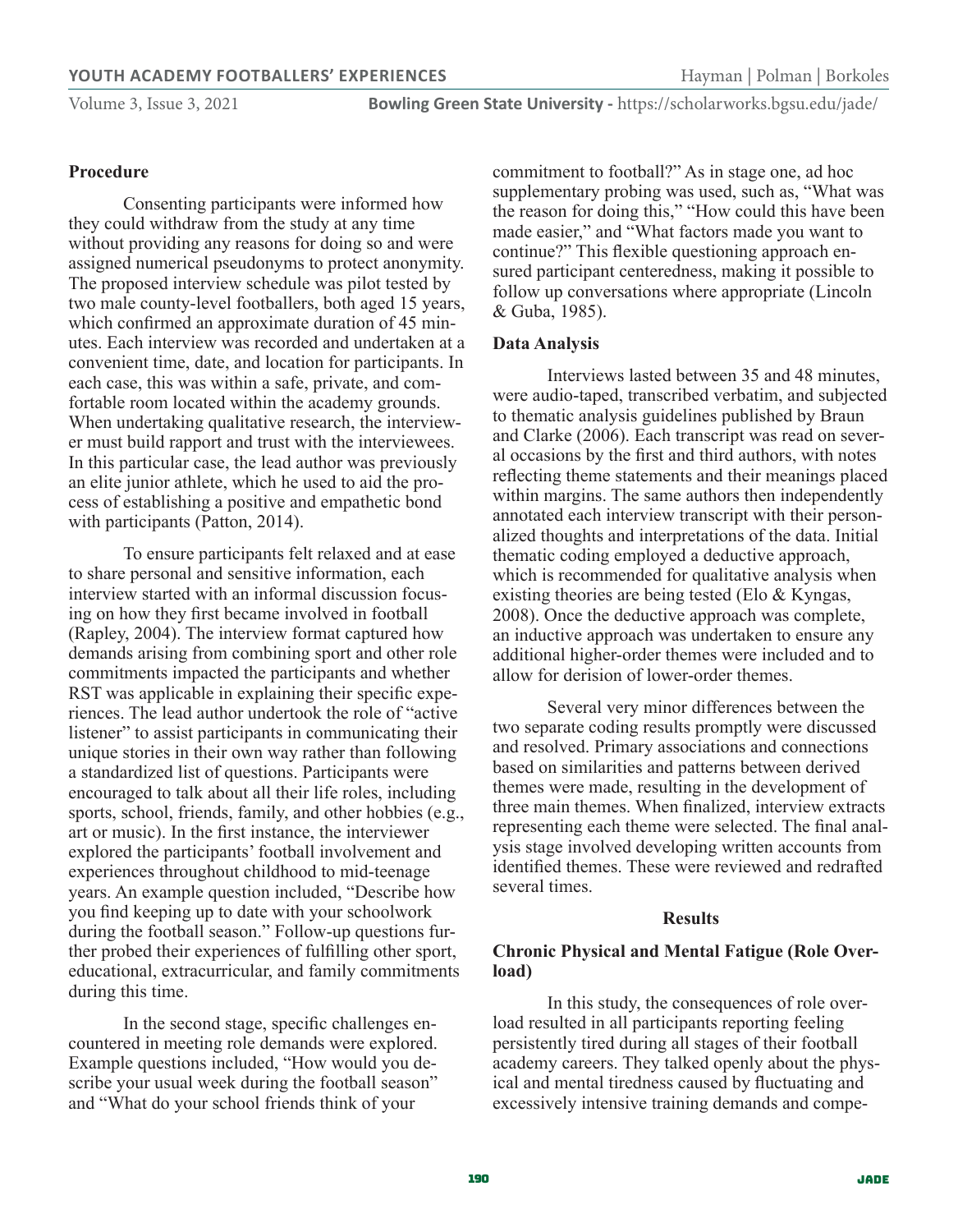**Bowling Green State University -** https://scholarworks.bgsu.edu/jade/

tition requirements, whilst simultaneously managing such demands with competing educational and social commitments. In the United Kingdom (UK), football academy life mostly is separate from the school system, which makes the integration of school and sport commitments much harder. This results in mental and physical exhaustion for aspiring footballers, as reflected in the quotes below:

*"It gets to the point where the end of the season cannot come soon enough for me because I am just physically and mentally tired and glad that we have two months off." (P1)*

*"I make my excuses to not have to get involved in any school sport teams because I do so much at the academy and [am] always feel tired out." (P3)*

*"I have lots of late nights and tired mornings with training at the academy and the toll of traveling up and down the motorway to get there most evenings." (P5)*

*"I have not been on form or playing very well in the past months, which I think is to do with having so much schoolwork and staying up late to do it and it has just left me getting really tired." (P6)*

# **School-Sport Workload Imbalance (Role Conflict)**

Role conflict was found to be a major psychological burden on elite academy footballers. Their narratives indicated they struggled with prioritizing different role demands. Each participant talked at length about how they struggled to effectively balance their prescribed school and football commitments concurrently. Remaining up to date and fully engaged with their studies whilst also fulfilling several physically demanding training and competition requirements each week proved physically taxing and emotionally draining. Consequently, several athletes prioritized their football careers and explained that this decision made them increasingly disengaged and reluctant to complete prescribed school workloads, stating lack of time and motivation as key drivers in this attitudinal shift:

*"It is so difficult completing all the homework I am getting set around my exams when I have to focus more than ever on my football." (P3)*

*"I have always found school hard and quite tiring because when you have training and then you get in late at night and you have still got your homework to do and you are just thinking I am not doing it as I just want to go to bed." (P4)*

*"My usual school day is super busy and it is a challenge to fit everything I need to do for school and football in." (P5)*

As a consequence of role conflicts, RS intensified from the age of 14 onward. This specifically coincided with heavier schoolwork demands and national examination preparations. It also was at this stage of their football careers that training and competition commitments significantly increased. For all, achieving professional football status now was the main priority, with education starting to take lesser importance:

*"I do not have any time to do homework really and when I do it is mostly done in the back seat of the car on the way home from training." (P2)*

*"I find it hard staying on track with schoolwork as training now four times each week leaves not much spare time at all to get it done." (P3)*

# **Disintegration of Social Life and Social Exclusion (Role Ambiguity)**

 It was noticeable how participants' social lives diminished as they tried to reach elite footballer status. RS arising from role demands of sports commitments, friendship, and collegial relationships at school were evident from the narratives. The lack of school and sport integration at a system level resulted in less positive social support from teachers and peers. In light of this, participants openly discussed the challenges and setbacks faced in maintaining healthy and compatible social relationships in all aspects of their lives. This especially was the case in school settings, with participants explaining the challenges they encountered in trying to socially integrate with fellow peers and teachers. Teachers and school personnel expected to maximize these elite junior athletes' status for school promotion and attainments. However, this often was not communicated clearly to the aspiring athletes, resulting in role ambiguity and later leading this group to be excluded from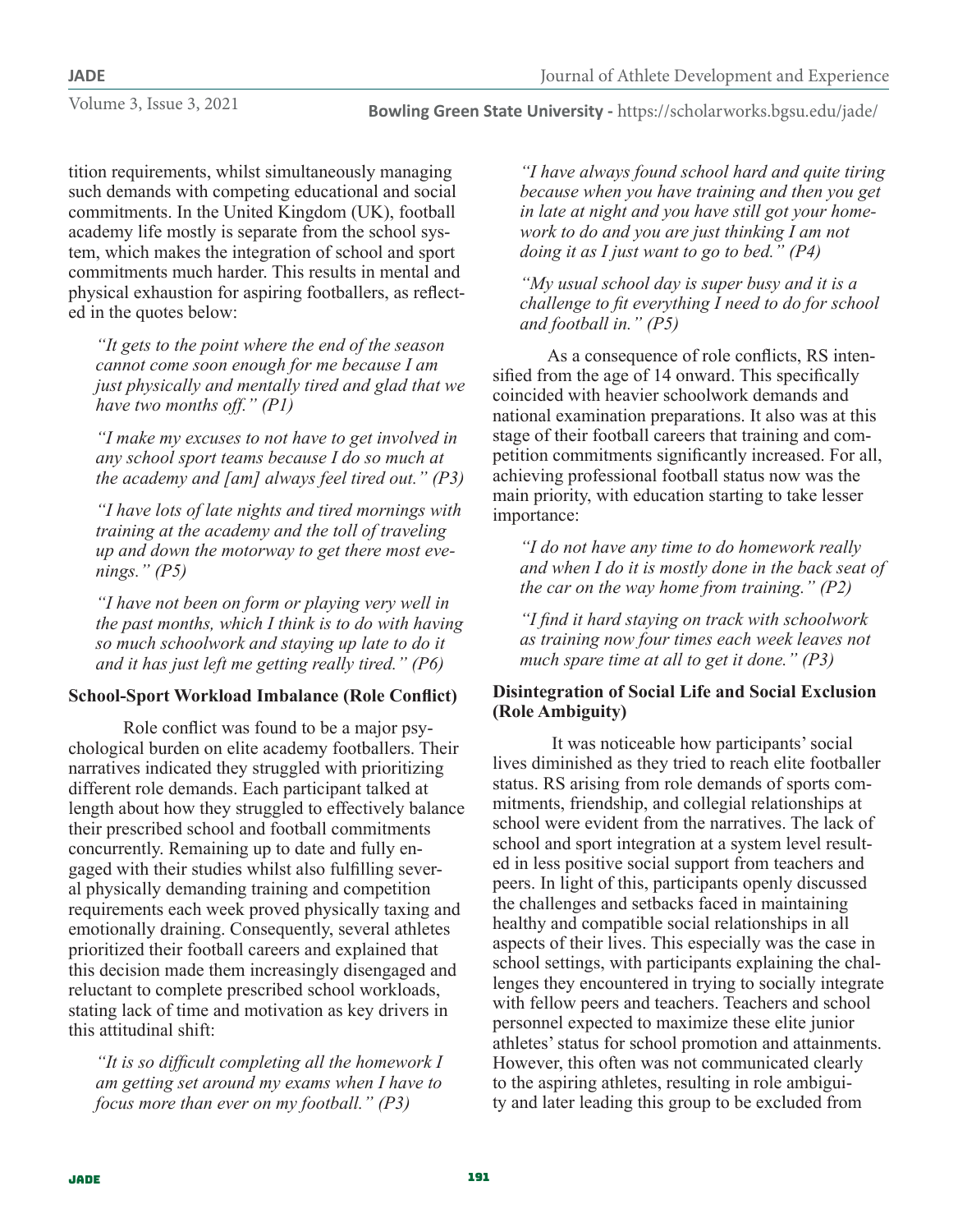**Bowling Green State University -** https://scholarworks.bgsu.edu/jade/

some school activities. Consequently, these athletes' narratives spoke of feeling isolated and marginalized at specific periods during their time at school. It also was clear how they encountered some difficulty in making new friends and forming or fitting into social networks. They worked especially hard to forge effective relationships with specific teachers and to gain acceptance, social belonging, and connection to the wider school community. The following quotes further emphasize the meaning of such experiences:

*"Well, it is hard to take when I hear about school friends going out to parties and I am realizing what I am missing out on because I have an important match or training session instead." (P1)*

*"I have decided not to play for the school team so I don't really come across the PE (physical education) teacher that much like my mates do and do not really know him that well and miss out on the banter they have." (P2)*

*"I do tend to fall out with other kids at school who think I have an attitude but this is untrue but it still makes me think I do not actually really fit in." (P4)*

*"I do get a bit upset sometimes with all the football demands and not knowing if all the sacrifices I make with my friends are going to be worth it." (P6)*

#### **Discussion**

A large research body exists that describes how elite youth athletes must simultaneously manage and cope with multiple competing role demands throughout this career stage (Hayman et al., 2019; Van Rens et al., 2016). It also is well established how such inherent training and competition regimes may lead to negative physical and psychological fatigue in youth athletes (Noon et al., 2015; Thompson et al., 2020). To our knowledge, this is the first study to explain male youth academy footballers' RS experiences. Specifically, RS in the form of overload, conflict, and ambiguity (Fenzel, 1989) arose during their time of four to five years in the Youth Development Stage (Under-12 to Under-16) of a professional English football academy when they were required to concurrently undertake multiple sport, educational, and

social role demands.

Our findings are the first to suggest that current youth development strategies may result in significant RS in male academy football players. Van Rens et al., (2016) revealed how elite junior athletes in tennis, and gymnastics struggled to successfully balance such high athletic commitment with education, school life demands, and social development. More recently, Van Rens and colleagues (2018) showed that higher levels of RS result in reduced life satisfaction in elite junior AFL footballers. Our UK-based study found the existence of chronic RS during all stages of the participants' football academy careers. During the late adolescence point of their career, however, participants reported an increase in the severity and regularity of RS, and that it also became excessive and unmanageable. Three key outcomes were identified from the significant RS youth academy footballers faced during this time and in this specific context: a constant state of physical and mental fatigue and tiredness (role overload), challenging school workloads (role conflict), and feelings of disintegration from social life and social exclusion resulting in feelings of social isolation from peers and their school environment (role ambiguity).

The RS encountered by the UK-based academy football participants appears to be at a slightly greater intensity than that reported previously in golfers (Hayman et al., 2019), acrobatic gymnasts (Hayman et al., 2020), and Australian Rules footballers (Van Rens et al., 2018). This might be attributed to the lack of EPPP integration with the school system, along with the participants' demanding training and competition schedules (Noon et al., 2015; The Premier League, 2011). Rongen et al., (2018) argued that EPPP does not provide an adequate holistic development of players. Thomsen and Nørgaard (2020) revealed how many junior professional football academies in Scandinavia recruit players (and their parents) by highlighting the importance and balance of a dual career as a branding strategy, when in fact sport is prioritized.

Jones (2018) similarly suggested that the system, which is supposed to ensure the coordinated and comprehensive management of the physical (e.g., hormonal and maturational stressors); performance-relat-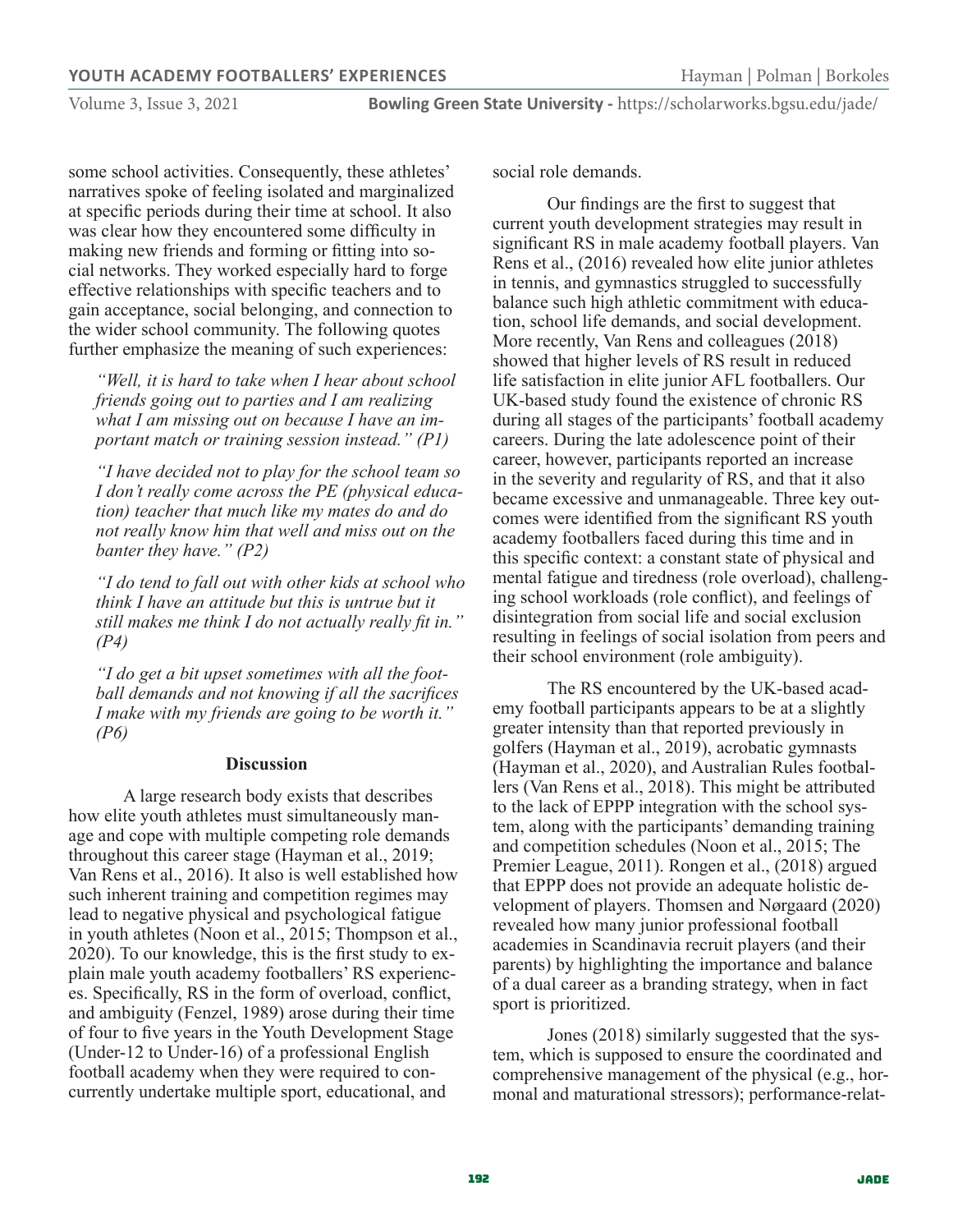**Bowling Green State University -** https://scholarworks.bgsu.edu/jade/

ed (e.g., deselection and humiliation if that happens); psychological (e.g., management of competitive anxiety, psychological impact of injury, competitive sport anxiety, loss of sport identity); and social (e.g., lifestyle, friendships, significant professional relationships) aspects of academy players, is flawed. Currently, only category one and two academies are required to employ a full-time Welfare and Safeguarding position. Category three and four clubs normally rely on their Head of Education (usually part-time) to manage the academy players' well-being, often with conflict of interest as they also are members of the academy's senior management team. Consequently, academy players in these youth squads are more at risk of encountering RS because the fragmented and poorly coordinated club welfare systems are less likely able to manage the seamless coordination of school and club roles, especially at times of high role demands (e.g., national examination periods).

Informed by Ericsson's 10,000-hour rule of expertise (Ericsson, 2013), the EPPP was developed on the premise that academy football players had to achieve more than 8,500 hours of practice time over the life course of their development pathway, an approach we now know is based on outdated and anecdotal evidence (MacNamara et al., 2016). Noon and colleagues (2015) identified that because of this policy, inadequate recovery from physical stress was high among youth academy football players (e.g., non-functional overreaching). Poor management of fatigue associated with high training and competition loads could explain the significantly higher RS reported by participants in this study. Psychological pressure also could have added to the reported level of RS, owing to constant performance anxiety putting undue pressure on these players, especially those deselected from the squad (Champ et al., 2018).

# **Practical Implications**

The logic of combining school and high-performance sport commitments often is conflicting, with players accordingly feeling trapped in this dilemma (Stambulova et al., 2020). Thus, applying RST to better understand player experiences of combining school and sports commitments can provide high-performance management and support teams, coaches, and policymakers with practical implications on

how to best manage RS in youth sport and safeguard elite youth academy football players' physical (e.g., reduced injury rates), psychological (e.g., reduced likelihood of dropout, identity foreclosure), and social (e.g., friendships, peer relationships) development. For example, study findings highlight the importance for all youth academy footballers to be provided with a full-time Welfare and Safeguarding officer who is independent of the club management team. As per Jones's (2018) findings, the role of the Professional Footballers' Association could be integrated into the EPPP system, but the costs associated with widespread dissemination are prohibitive. It appears that improving systems integration would significantly ease RS experienced by aspiring academy football players. This would bridge an important gap by mitigating club and school role demands, providing social support from the club and reducing role conflict in the process.

Academy youth players also could be taught appropriate self-regulatory skills by their clubs and schools, including effective time management, dealing with adversity, developing effective coping strategies, and strategic planning. Self-regulatory skills are comprised of meta-cognitive functions such as the ability to reflect, plan, monitor, and evaluate a goal-directed process, as well as aspects of motivation and self-efficacy (Zimmerman, 2006; Jonker et al., 2010). Athletes with higher meta-cognitive skill levels are said to extrapolate more learning and make more efficient use of training and competition (Toering et al., 2009). Jones (2018) identified that Heads of Education and Welfare and Safeguarding officers still see resilience and coping with role demands as abilities academy players either have or do not have, rather than them being teachable, therefore expecting players to resolve role demand issues by themselves. This illustrates the importance that elite athletes should be taught to self-regulate, a skill potentially related to their ability to simultaneously combine sport, education, and social role demands.

# **Limitations and Future Research Directions**

This study was not without limitations. Whilst the recall period was relatively short, we relied on retrospective recollections to explore participants' experiences, which can be liable to forgetfulness and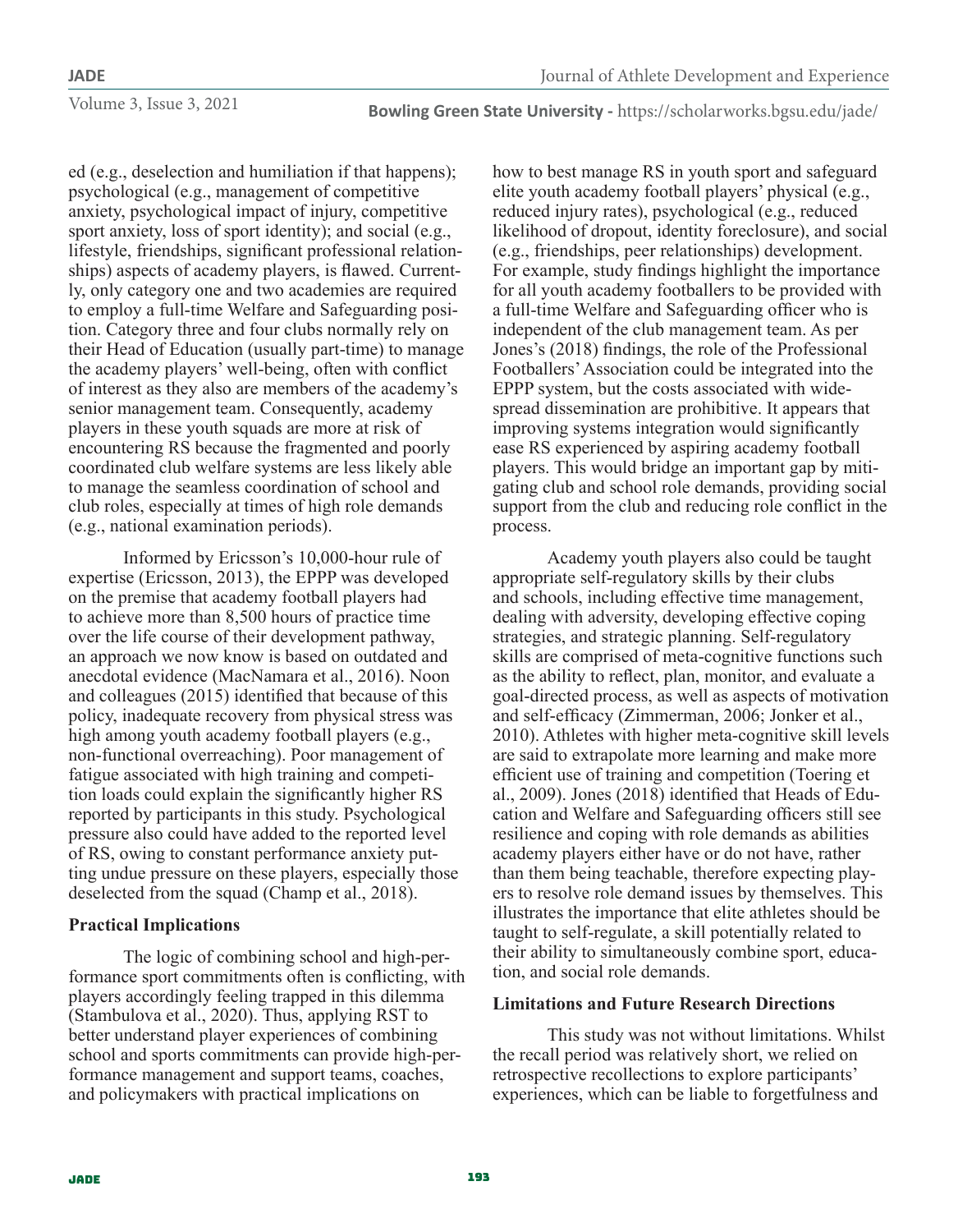#### **YOUTH ACADEMY FOOTBALLERS' EXPERIENCES Hayman** | Polman | Borkoles

Volume 3, Issue 3, 2021

bias. Validation of participants' accounts with those of coaches, parents, peers, and teachers would have further strengthened the robustness of study findings. This study also has a limited generalisability of findings, as the number of participants was both small and homogenous.

The study findings contribute to the evolving RS literature and act as a firm foundation to build future research. For example, longitudinal research employing semi-structured interviews, self-report diaries, and the Role Strain Questionnaire for Junior Athletes (Van Rens et al., 2016) would enable day-today experiences of academy youth footballers, across multiple age ranges and fulfilling dual careers, to be monitored over time. Such studies may help identify any key differences between those who ultimately are successful or unsuccessful in making the transition from talented youth academy prospect to professional status. Future research exploring potential physical and mental consequences of being enrolled in a youth football academy and how this might be moderated by the levels of RS experienced by the players also is required.

#### **Conclusion**

This study builds on previous research of Van Rens et al., (2016), where the concept of RS was applied to the elite adolescent sport context. It further explores the components of RS (e.g., overload, conflict, ambiguity) in the context of elite UK academy footballers' experiences. The study provides important insights and knowledge on how RS was experienced as these elite athletes juggled multiple life spheres during their childhood and teenage years. We found RS manifested itself in the physical, mental, and social functioning of the players. Each participant encountered regular and severe RS at all stages of their youth academy football careers. This intensified further as they entered their late teenage years, when national educational demands increased. Three main contributory factors to RS incidence during this time were: chronic physical and mental fatigue (role overload), school-sport workload imbalance (role conflict), and disintegration of social life and social exclusion (role ambiguity). Proposed practical implications are intended to help guide and better support academy footballers' well-being during crucial developmental periods in their youth sport careers.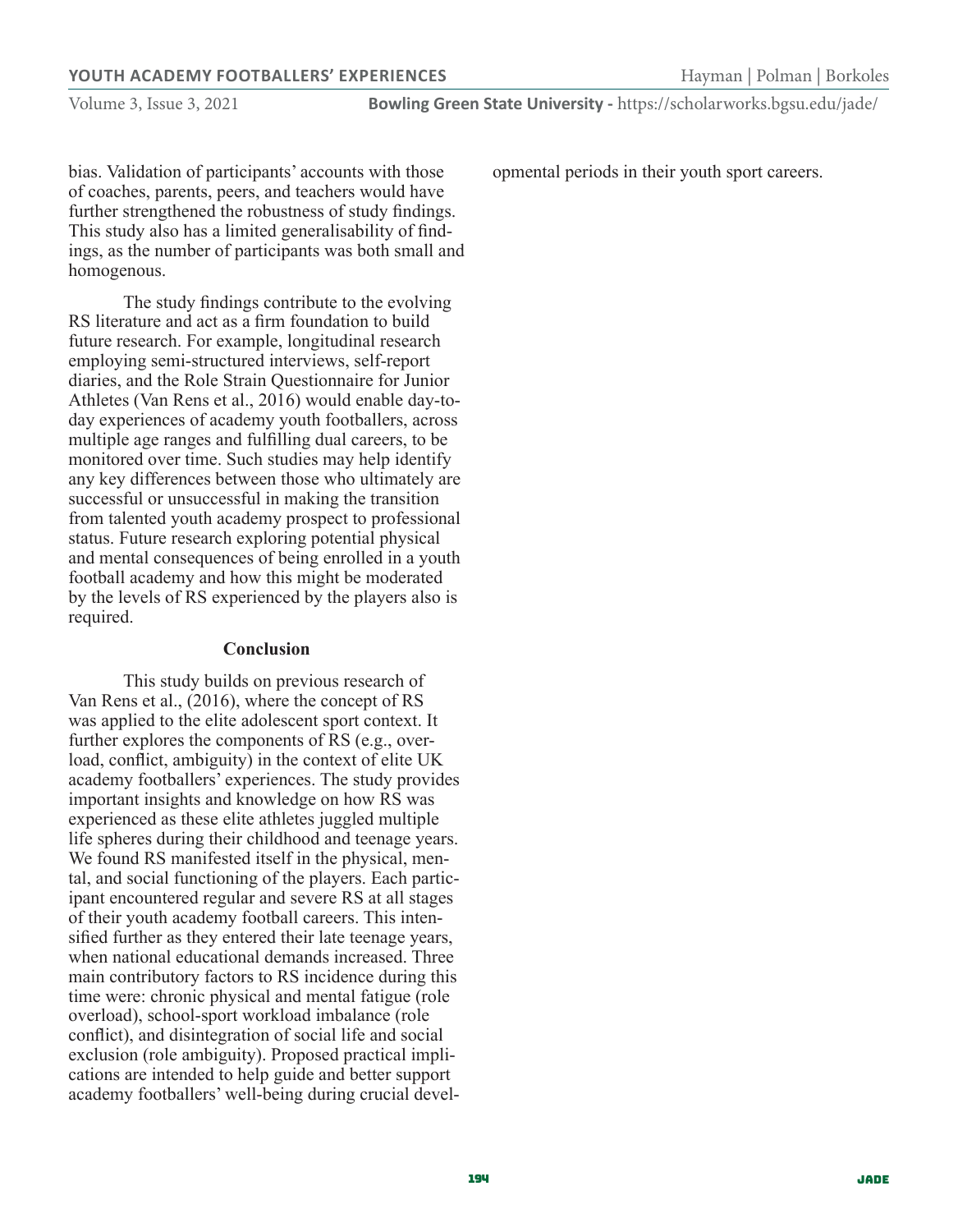# **References**

- Braun, V., & Clarke, V. (2006) Using thematic analysis in psychology. *Qualitative Research in Psychology*, *3*(2), 77-101. https://doi. org/10.1191/1478088706qp063oa
- Champ, F., Nesti, M., Ronkainen, N., Tod, D., & Littlewood, M. (2018). An exploration of the experiences of elite youth footballers: The impact of organisational culture. *Journal of Applied Sport Psychology*, *32*(2), 146-167. https://doi.org/10.1080/10413200.2018.1514 429
- De Bruyn, E. (2005). Role strain, engagement and academic achievement in early adolescence. *Educational Studies, 31*(1), 15-27. https://doi. org/10.1080/0305569042000310930
- Elo, S., & Kyngas, H. (2008). The qualitative analysis process. *Journal of Advanced Nursing*, *62*(1), 107-115. https://doi.org/10.1111/j.1365- 2648.2007.04569.x
- Ericsson, K. (2013). Training history, deliberate practice and elite sports performance: An analysis in response to Tucker and Collins review-- What makes champions? *British Journal of Sports Medicine, 47*(9), 533-535. http://dx.doi. org/10.1136/bjsports-2012-091767
- Fenzel, L. (1989). Role strains and the transition to middle school: Longitudinal trends and sex differences. *Journal of Early Adolescence*, *9*(3), 211-226. https://doi. org/10.1177/0272431689093003
- Fenzel, L. (1992). The effect of relative age on self-esteem, role strain, grade point average, and anxiety. *The Journal of Early Adolescence*, *12*(3), 253-266. https://doi.org/10.1177/ 0272431692012003002
- Fenzel, L. (2000). Prospective study of changes in global self-worth and strain during the transition to middle school. *Journal of Early Adolescence*, *20*(1), 93-116. https://doi.org/10.117 7/0272431600020001005
- Geraniosova, K., & Ronkainen, N. (2014). The experience of dual career through Slovak athletes' eyes. *Physical Culture and Sport Studies and Research*, *66*(1), 53-64. https://doi. org/10.1515/pcssr-2015-0005
- Goode, W. (1960). A theory of role strain. *American Sociological Review, 25*(4), 483-496. https:// doi.org/10.2307/2092933
- Gray, J., & Polman, R. (2004). Craft idiocy, Erikson and footballing identities. In H. Marsh, J. Baumert, G. Richards & U. Trautwein (Eds.), *Self-concept, motivation and identity: Where to from here?* (pp. 288-293). Sydney: Self Research Centre, University of Western Sydney.
- Hayman, R., Polman, R., Taylor, J., Hemmings, B., & Borkoles, E. (2019). The utility of role strain theory in facilitating our understanding of elite adolescent golfers' developmental trajectories. *International Journal of Golf Science*, *7*(2), 1-18. https://www.golfsciencejournal.org/article/9492
- Hayman, R., Polman, R., Wharton, K., & Borkoles, E. (2020).Role strain theory: Applicability in understanding developmental experiences of international junior acrobatic gymnasts. *Science of Gymnastics Journal*, *12*(2), 173-186. https:// www.fsp.uni-lj.si/mma/-/20200613081917/
- Hecht, L. (2001). Role conflict and role overload: Different concepts, different consequences*. Sociological Inquiry, 71*(1), 111-121. https:// doi.org/10.1111/j.1475-682X.2001.tb00930.x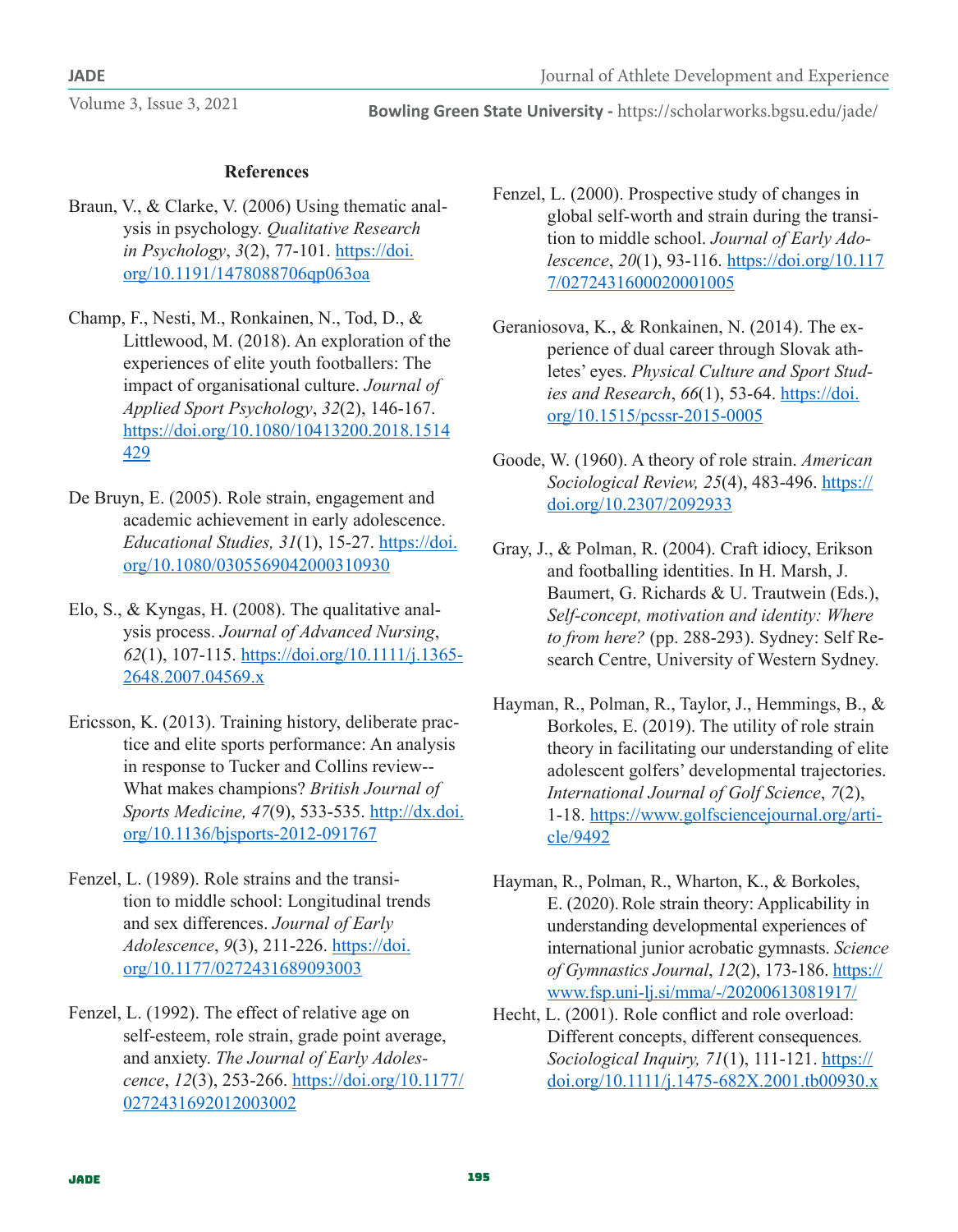**Bowling Green State University -** https://scholarworks.bgsu.edu/jade/

- Helsen, W., Starkes, J., & Hodges, N. (1998) Team sports and the theory of deliberate practice. *Journal of Sport and Exercise Psychology*, *20*(1), 12-34. https://doi.org/10.1123/ jsep.20.1.12
- Holt, R. (1982). Occupational stress. In L. Goldberger, & S. Brezniz (Eds.), *Handbook of stress: Theoretical and clinical aspects* (pp. 419-444). New York: Free Press.
- Jones, S. (2018). How well are the Elite Players Performance Plan (EPPP) supporting young players with psychological welfare? *Journal of Psychology and Clinical Psychiatry, 9*(3), 307-314. https://doi.org/10.15406/jpcpy.2018.09.00541
- Jonker L., Elferink-Gemser, M., Toering, T., Lyons, J., & Visscher, C. (2010). Academic performance and self-regulatory skills in elite youth soccer players. *Journal of Sports Sciences*, *28*(14), 1605-1614. https://doi.org/10.1080/02 640414.2010.516270
- Lincoln, Y., & Guba, E. (1985). *Naturalistic Inquiry.* London: Sage.
- MacNamara, B., Moreau, D., & Hambrick, D. (2016). The relationship between deliberate practice and performance in sports: A meta-analysis. *Perspectives on Psychological Science*, *11*(3), 333-350. https://doi. org/10.1177/1745691616635591
- Noon, M., James, R., Clarke, N., Akubat, I., & Thake, D. (2015). Perceptions of well-being and physical performance in English elite youth footballers across a season. *Journal of Sports Sciences*, *33*(20), 2106-2115. https://doi.org/1 0.1080/02640414.2015.1081393
- Nordenmark, M. (2004). Balancing work and family demands: Do increasing demands increase strain? A longitudinal study. *Scandinavian Journal of Public Health, 32*(6), 450-455. https://doi.org/10.1080/14034940410028280
- Patton, M. (2014). *Qualitative research and evaluation methods*. Thousand Oaks, Sage.
- Pitney, W.A., Stuart, M.E., & Parker, J. (2008). Role strain among dual position physical educators and athletic trainers working in the high school setting. *Physical Educator, 65*(3), 157- 168. https://js.sagamorepub.com/pe/article/ view/2139
- Rapley, T. (2004). Interviews. In C. Seale, G. Gobo, J. Gubrium & D. Silverman (Eds.), *Qualitative research practice* (pp. 15-33). London: Sage. https://dx.doi.org/10.4135/9781848608191.d5
- Rongen, F., McKenna, J., Cobley, S., & Till, K. (2018). Are youth sport talent identification and development systems necessary and healthy? *Sports Medicine Open*, 4, 18. https:// doi.org/10.1186/s40798-018-0135-2
- Spencer-Dawe, E. (2005). Lone mothers in employment: Seeking rational solutions to role strain. *Journal of Social Welfare and Family Law*, *27*(3-4), 251-264. http://dx.doi. org/10.1080/09649060500386711
- Stambulova, N., Engström, C., Franck, A., Linnér, L., & Lindahl, K. (2015). Searching for an optimal balance: Dual career experiences of Swedish adolescent athletes. *Psychology of Sport and Exercise*, *21*, 4-14. https://psycnet. apa.org/doi/10.1016/j.psychsport.2014.08.009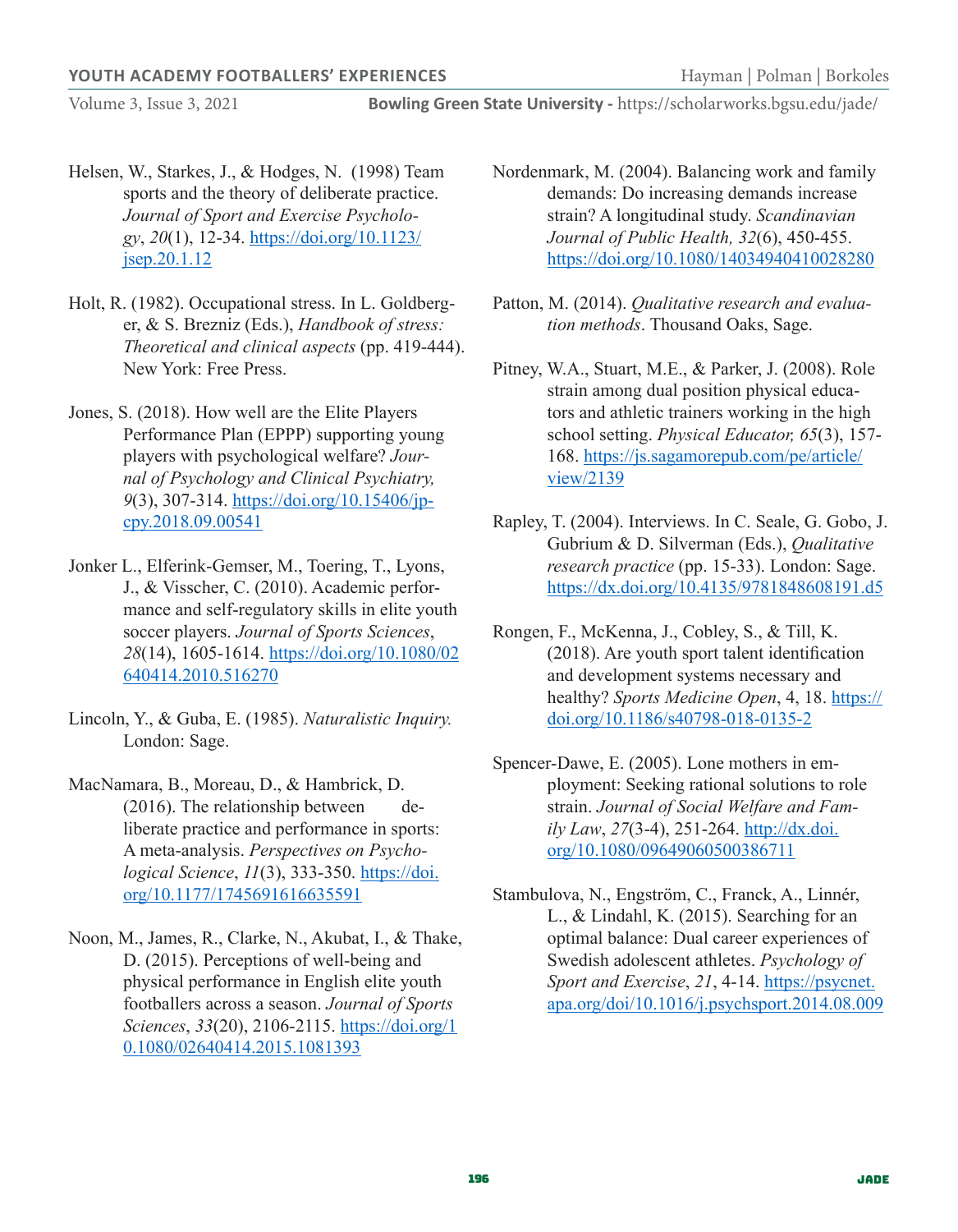- Stambulova, N., Franck, A., & Weibull, F. (2012). Assessment of the transition from junior-to-senior sports in Swedish athletes. *International Journal of Sport & Exercise Psychology*, *10*(2), 1-17. https://doi.org/10.1080/161219 7X.2012.645136
- Stambulova, N., & Ryba, T. (2014). A critical review of career research and assistance through the cultural lens: Towards cultural praxis of athletes' careers. *International Review of Sport and Exercise Psychology*, *7*(1), 1-17. http://dx. doi.org/10.1080/1750984X.2013.851727
- Stambulova, N., Ryba, T., & Henriksen, K. (2020). Career development and transitions of athletes: The International Society of Sport Psychology Position Stand revisited. *International Journal of Sport and Exercise Psychology.* https://doi.org/10.1080/161219 7X.2020.1737836
- Tears, C., Chesterton, P., & Wijnbergen, M. (2018). The elite player performance plan: The impact of a new national youth development strategy on injury characteristics in a premier league football academy. *Journal of Sports Sciences*, *36*(19), 2181-2188. https://doi.org/10.1080/02 640414.2018.1443746
- The Premier League. (n.d.). *Elite Player Performance Plan.* Retrieved March 27, 2020, from https:// www.premierleague.com/youth/EPPP
- Thompson, C., Noon, M., Towlson, C., Perry, J., Coutts, A., Harper, L., Skorski, S., Smith, M., Barrett, S., & Meyer, T. (2020). Understanding the presence of mental fatigue in English academy soccer players. *Journal of Sports Sciences, 38*(13), 1524-1530. https://doi.org/1 0.1080/02640414.2020.1746597
- Thomsen, K., & Nørgaard, J. (2020). Grades for goals? Challenging associations between educational engagement and improved football performance among Danish male elite players. *Soccer & Society*, *21*(2), 152-165. https://doi. org/10.1080/14660970.2018.1541798
- Toering, T., Elferink-Gemser, M., Jordet, G., & Visscher, C. (2009). Self-regulation and performance level of elite and non-elite youth soccer players. *Journal of Sports Sciences, 27*(14), 1509-1517. https://doi. org/10.1080/02640410903369919
- Van Rens, F., Borkoles, E., Farrow, D., Curran, T., & Polman, R. (2016). Development and initial validation of the Role Strain Questionnaire for Junior Athletes (RSQ-JA). *Psychology of Sport and Exercise*, 24, 168-178. https://doi. org/10.1016/j.psychsport.2016.02.004
- Van Rens, F., Borkoles, E., Farrow, D., & Polman, R. (2018). Domain specific life satisfaction in the dual careers of junior elite football players: The impact of role strain. *Journal of Clinical Sport Psychology*, *12*(3), 302-315. https://doi. org/10.1123/jcsp.2017-0011
- Wylleman, P., De Knop, P., & Reints, A. (2011). Transitions in competitive sports. In N. Holt & M. Talbot (Eds.), *Lifelong engagement in sport and physical activity: Participation and performance across the lifespan* (pp. 63-76). New York: Routledge.
- Zimmerman, B. (2006). Development and adaptation of expertise: The role of self-regulatory processes and beliefs. In K. Ericsson, N. Charness, P. Feltovich, & R. Hoffman (Eds.), *The Cambridge handbook of expertise and expert performance* (pp. 705-722). New York: Cambridge University Press. https://doi. org/10.1017/CBO9780511816796.039